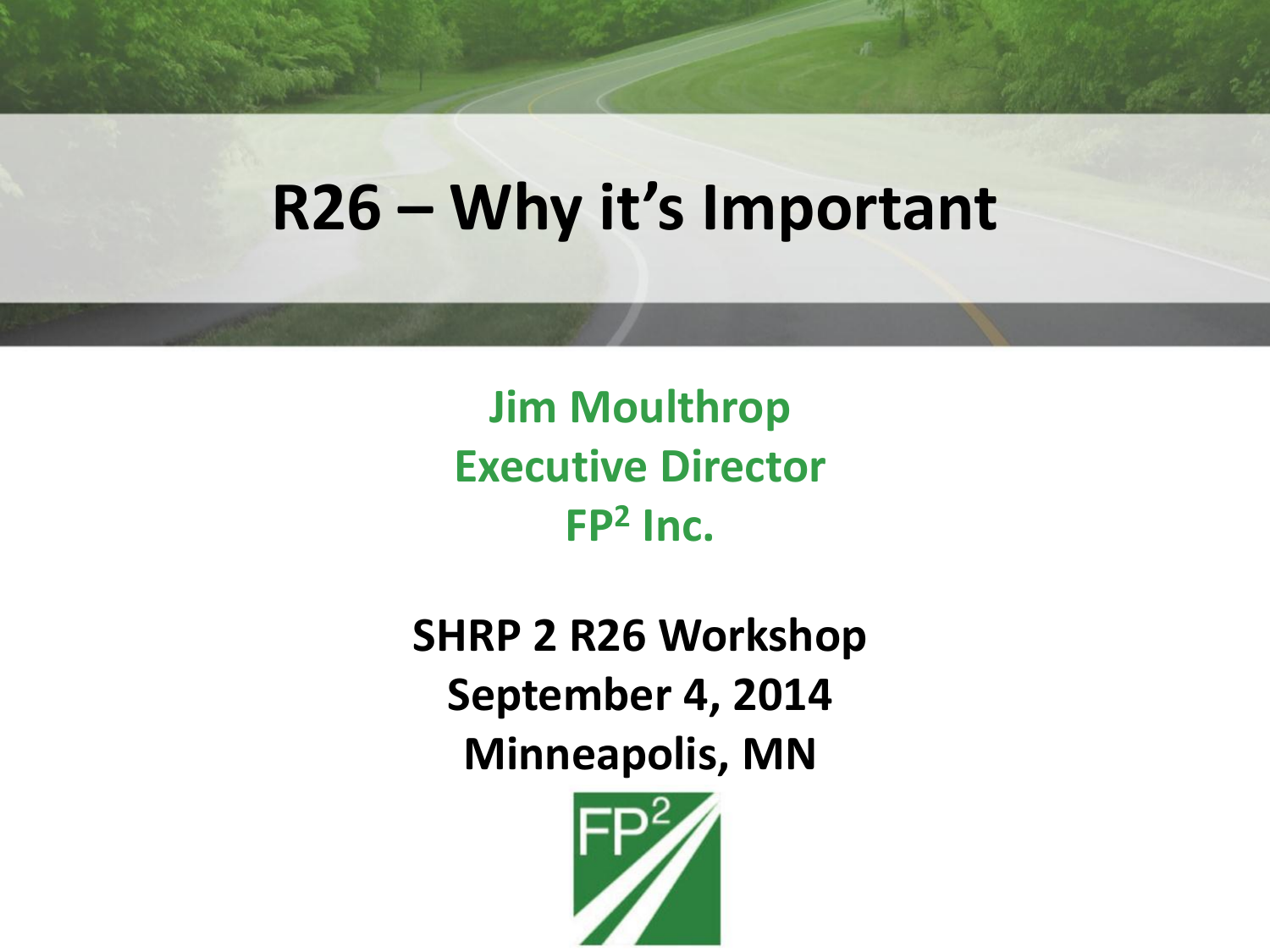#### *Program Outline*

- **The Issue**
- **The Need**
- **The Challenges**
- **The Risks**
- **The Opportunities**
- **Summary**

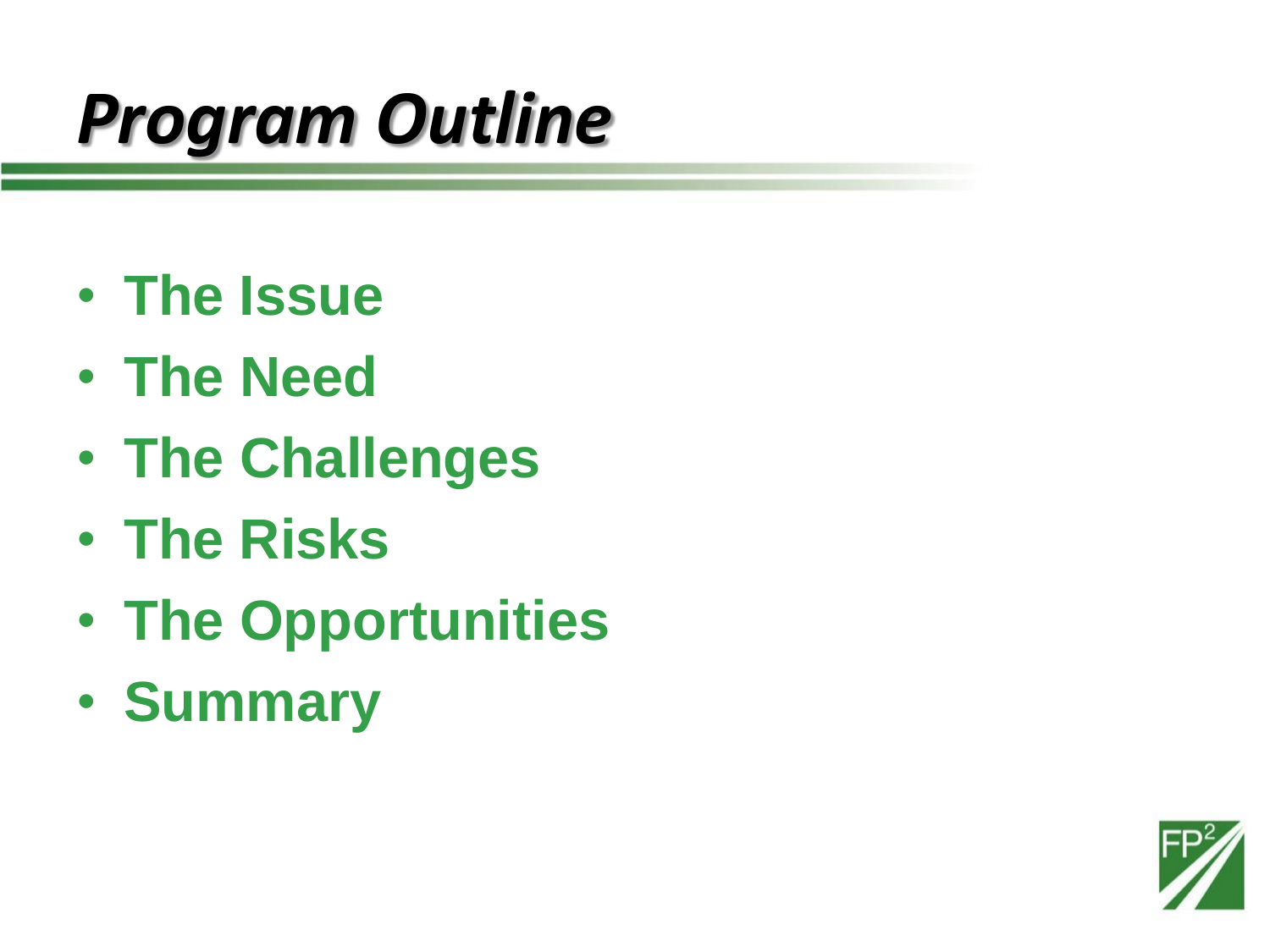#### *The Issue*

- **Practice of PP on high-traffic volume roadways not as common as on lowertraffic volume roadways**
	- **Specific treatments used on low volume**
	- **Liability**
	- **Benefits not as readily recognized**
	- **Treatments may not be as effective**

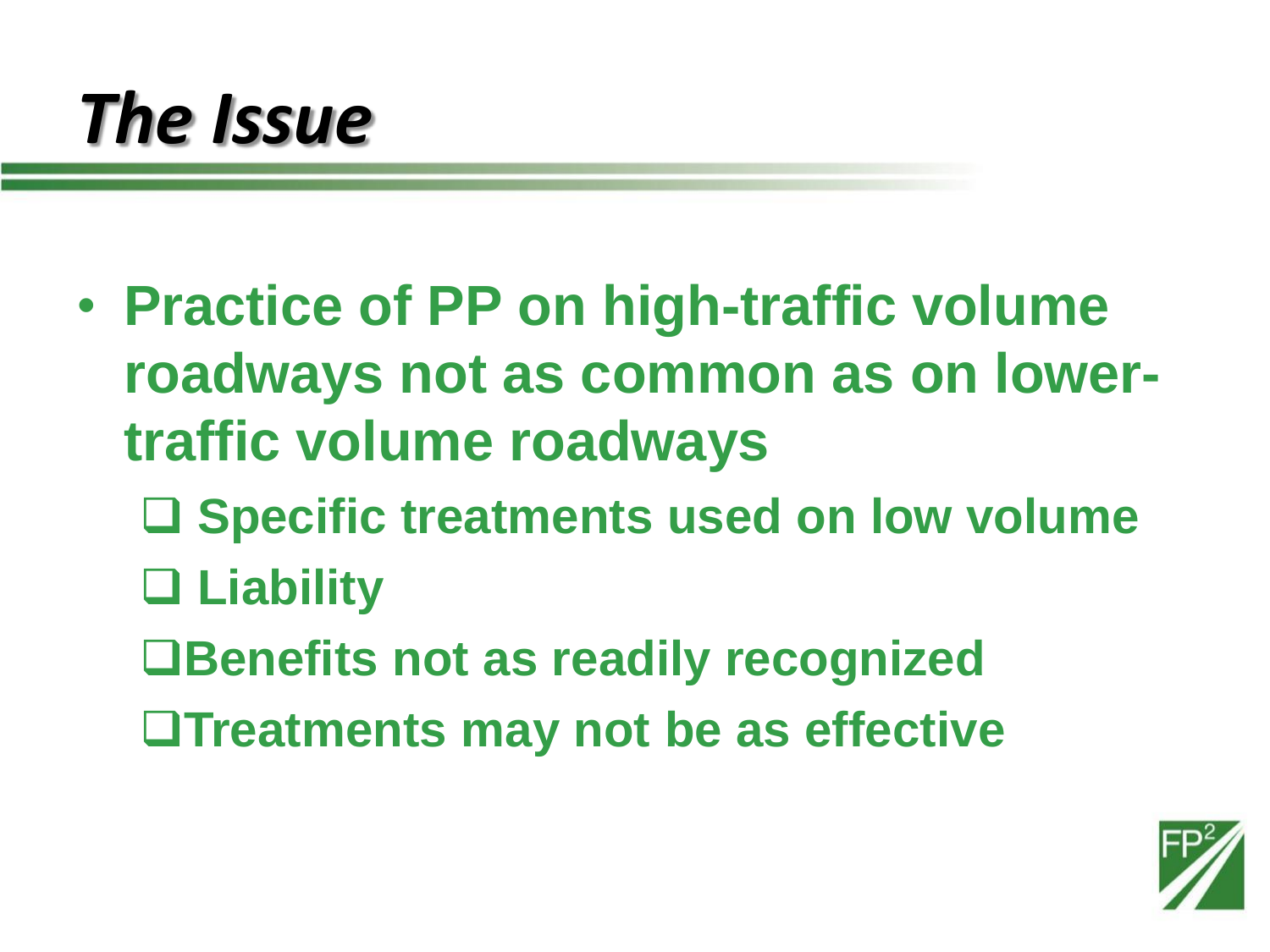#### *The Need*

- **Preservation on high-traffic volume roadways as important as low-traffic volume roadways!**
	- **Limited resources**
	- **Benefits-safety, smoother pavement**
	- **More rapid than rehabilitation**

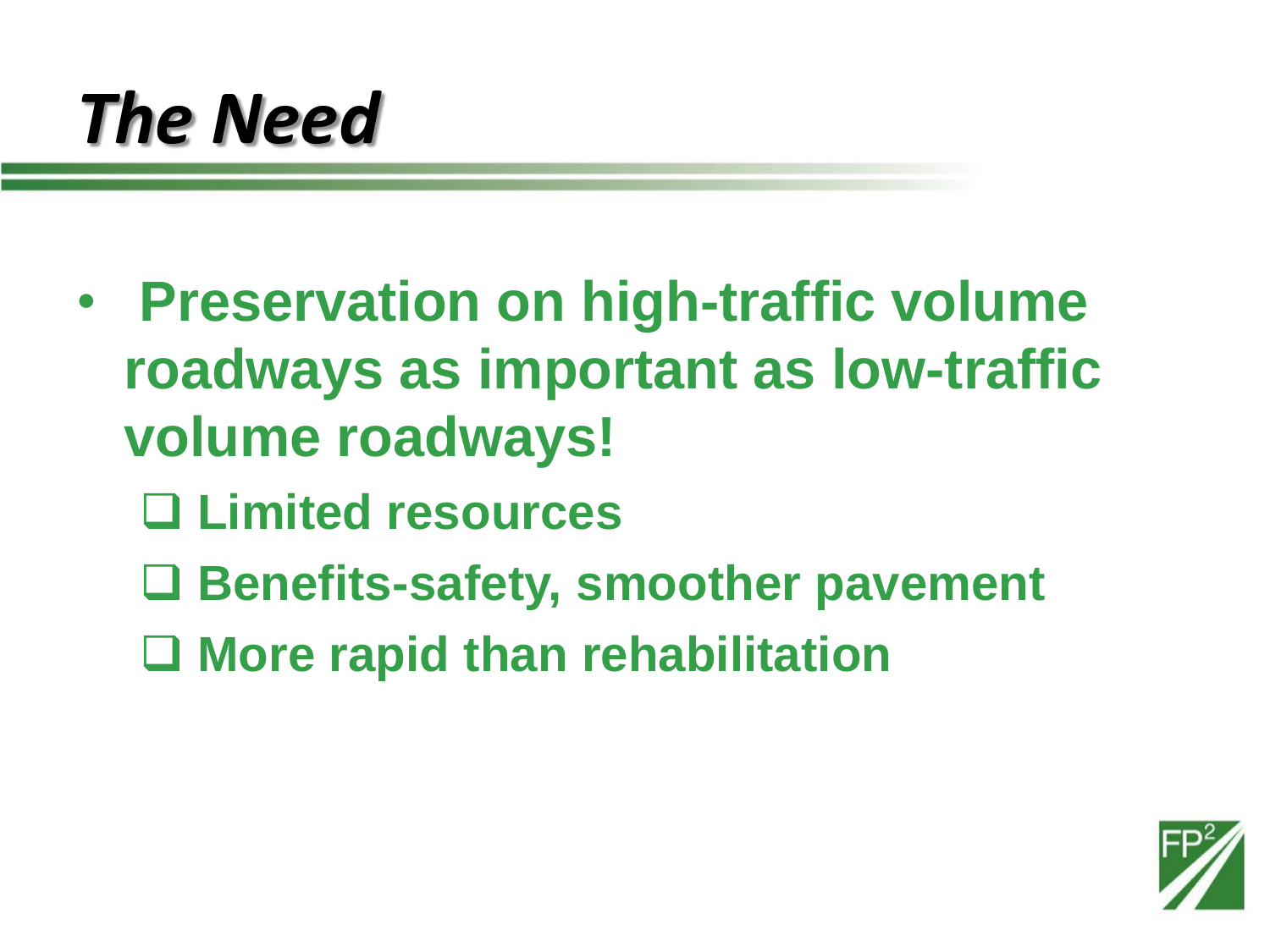### *The Challenges*

- **Smaller tool box of treatments**
- **More difficult - night work, shorter closure times**
- **Information on treatment performance and life**
- **Available guidance**

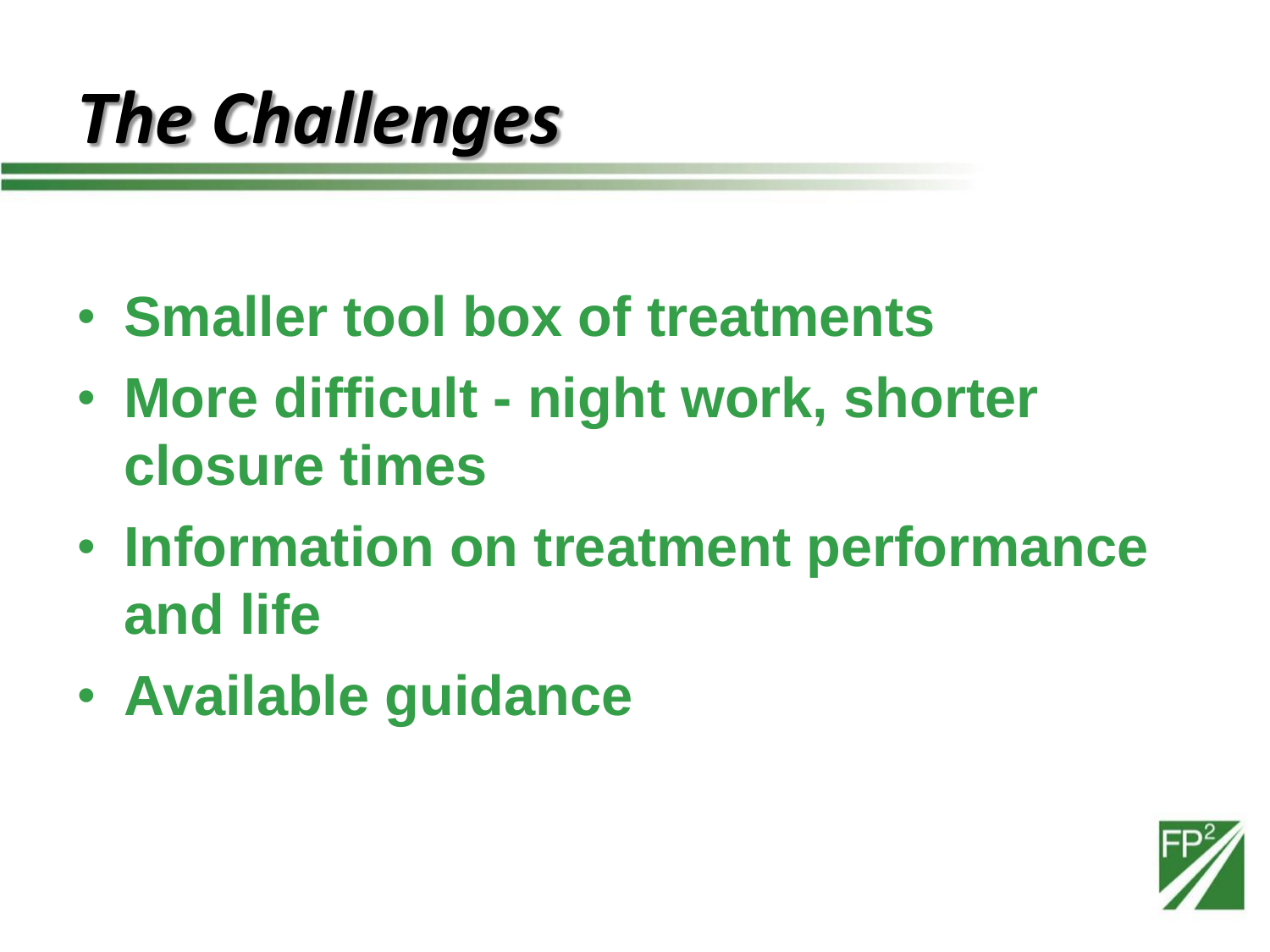#### *The Risks*

- **Failures**
- **Citizen complaints**
- **Agency and contractor competency, knowledge, experience**
- **Proper project and treatment selection**

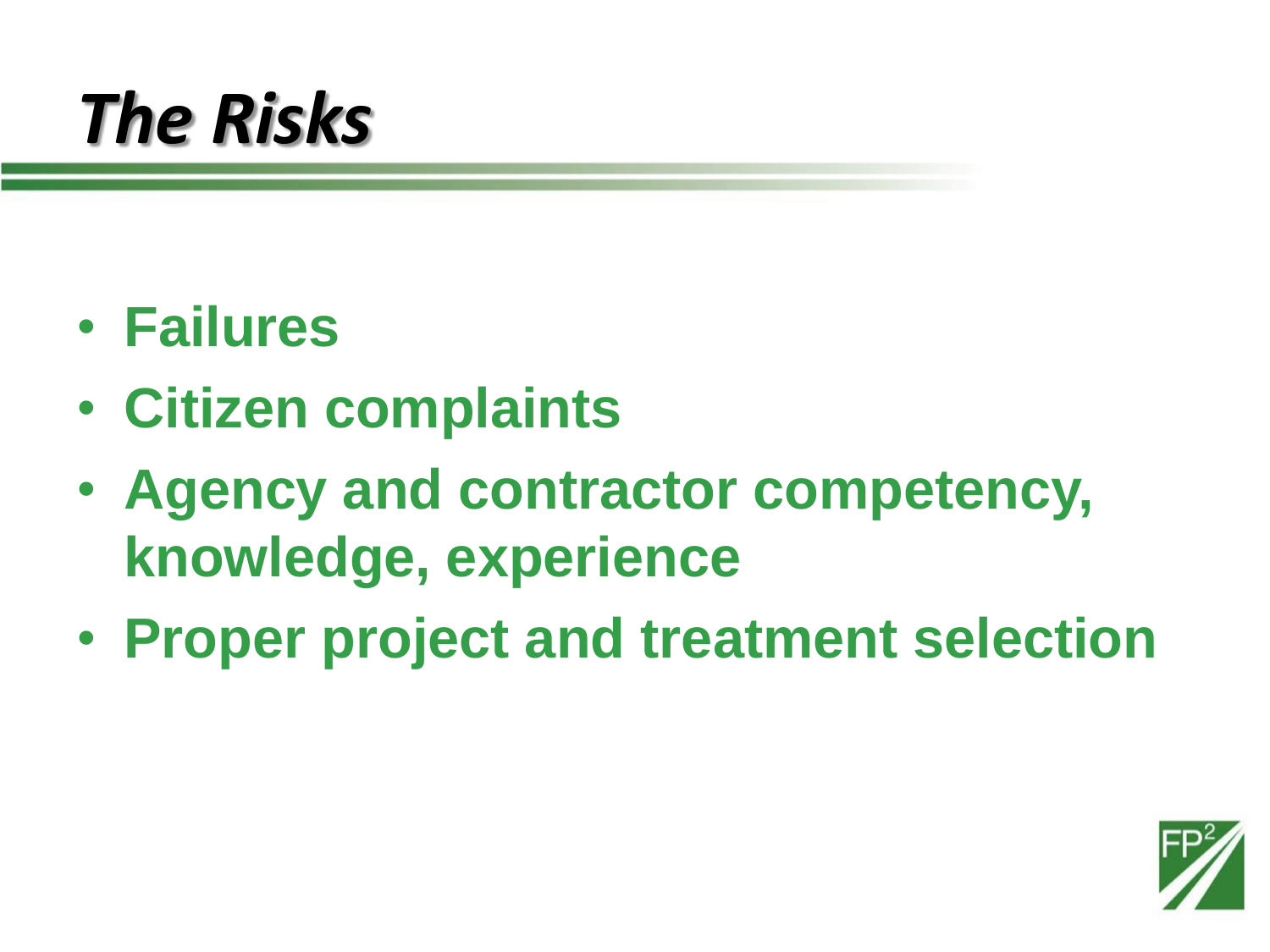## *The Opportunities*

- **Implementation of R-26 project findings**
- **Benefits outweigh the challenges of practicing preservation on high-traffic volume roadways**
- **Worth taking steps to increase or improve preservation practices on these roadways.**

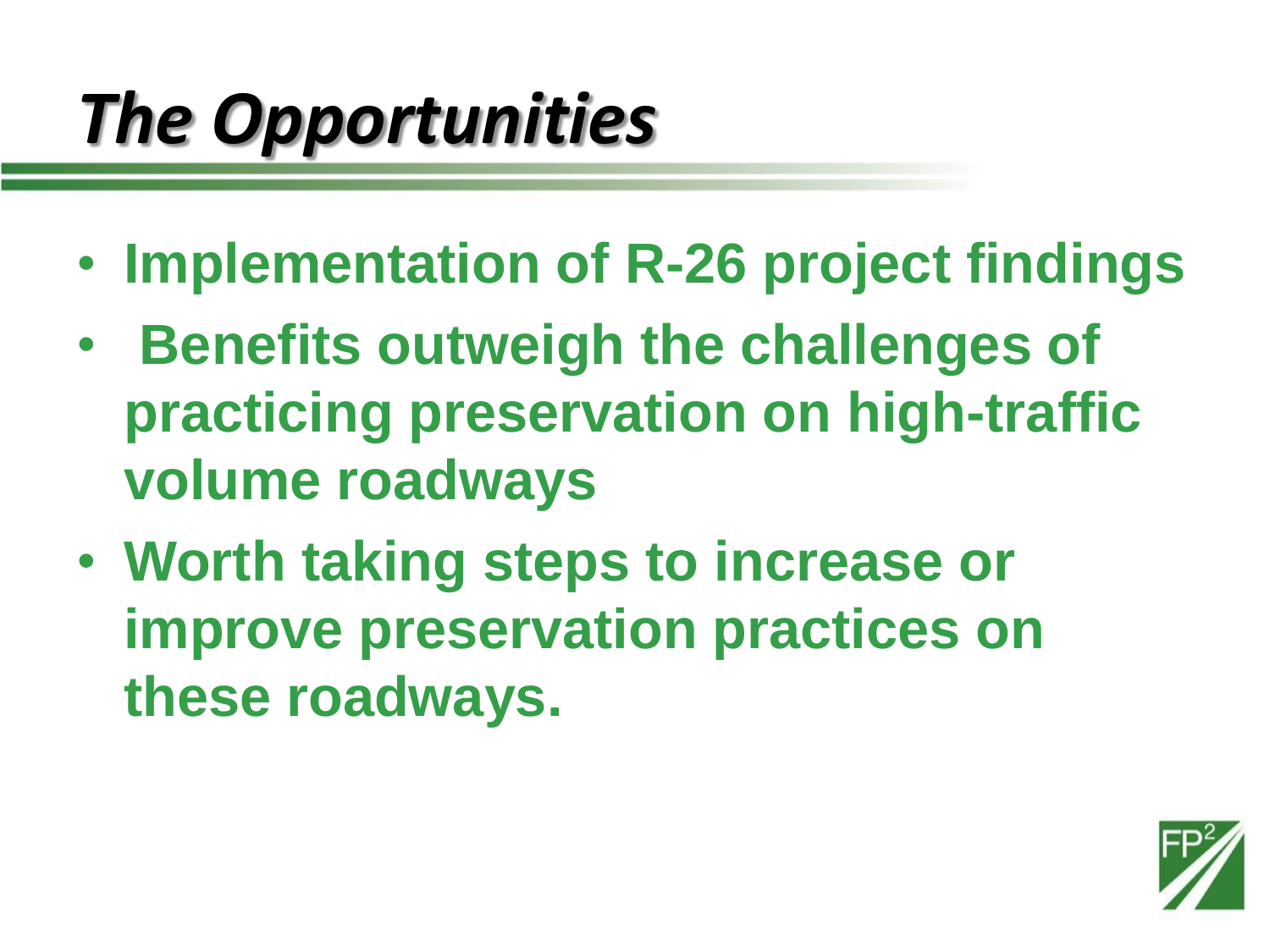

- **There are issues, challenges, and risks associated with pavement preservation treatments on high-traffic volume roadways**
- **There is a need to increase or improve practices for preservation on these roadways**
- **There are opportunities and benefits in applying the findings of the R-26 study**

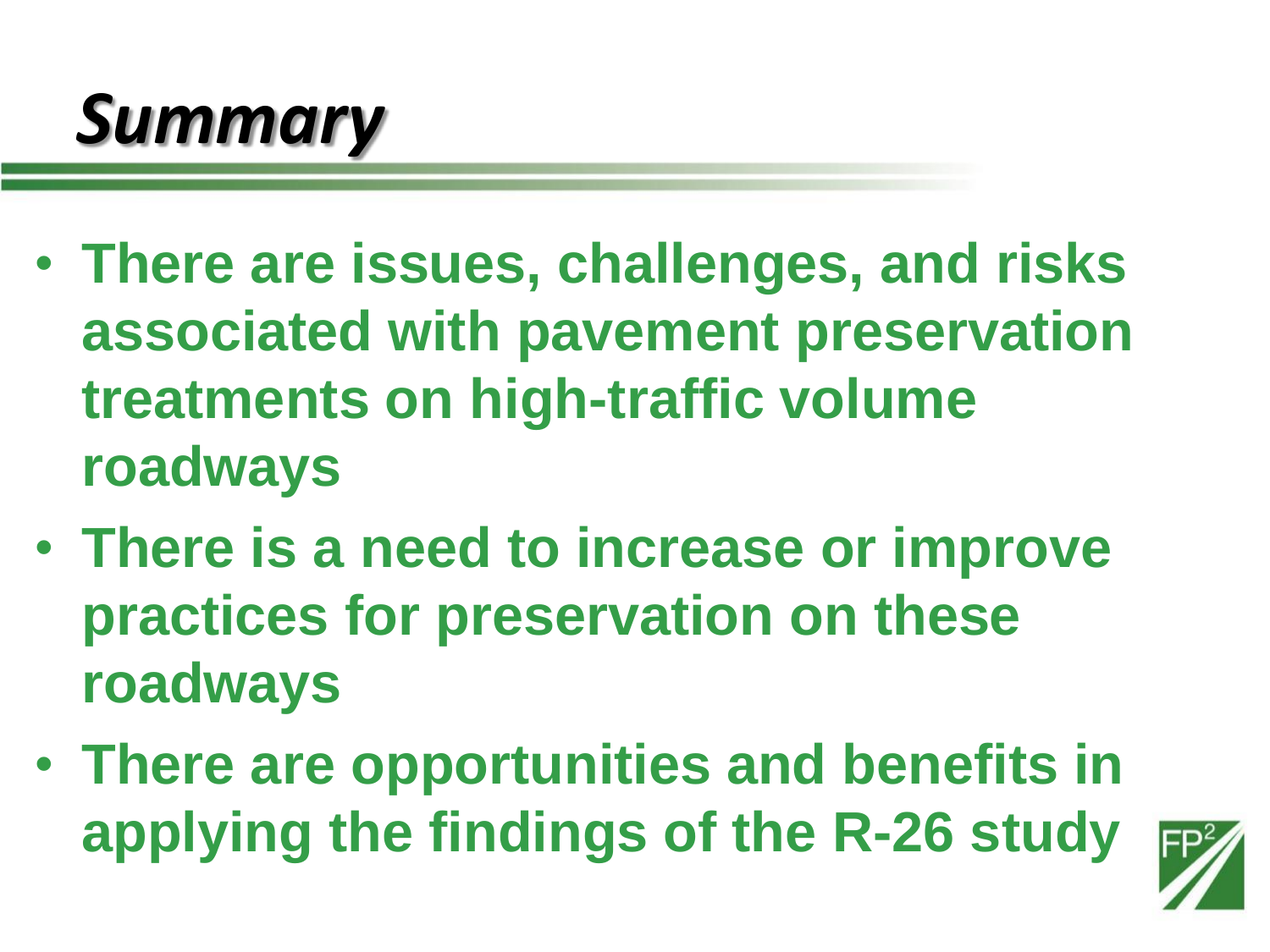# Thank You!